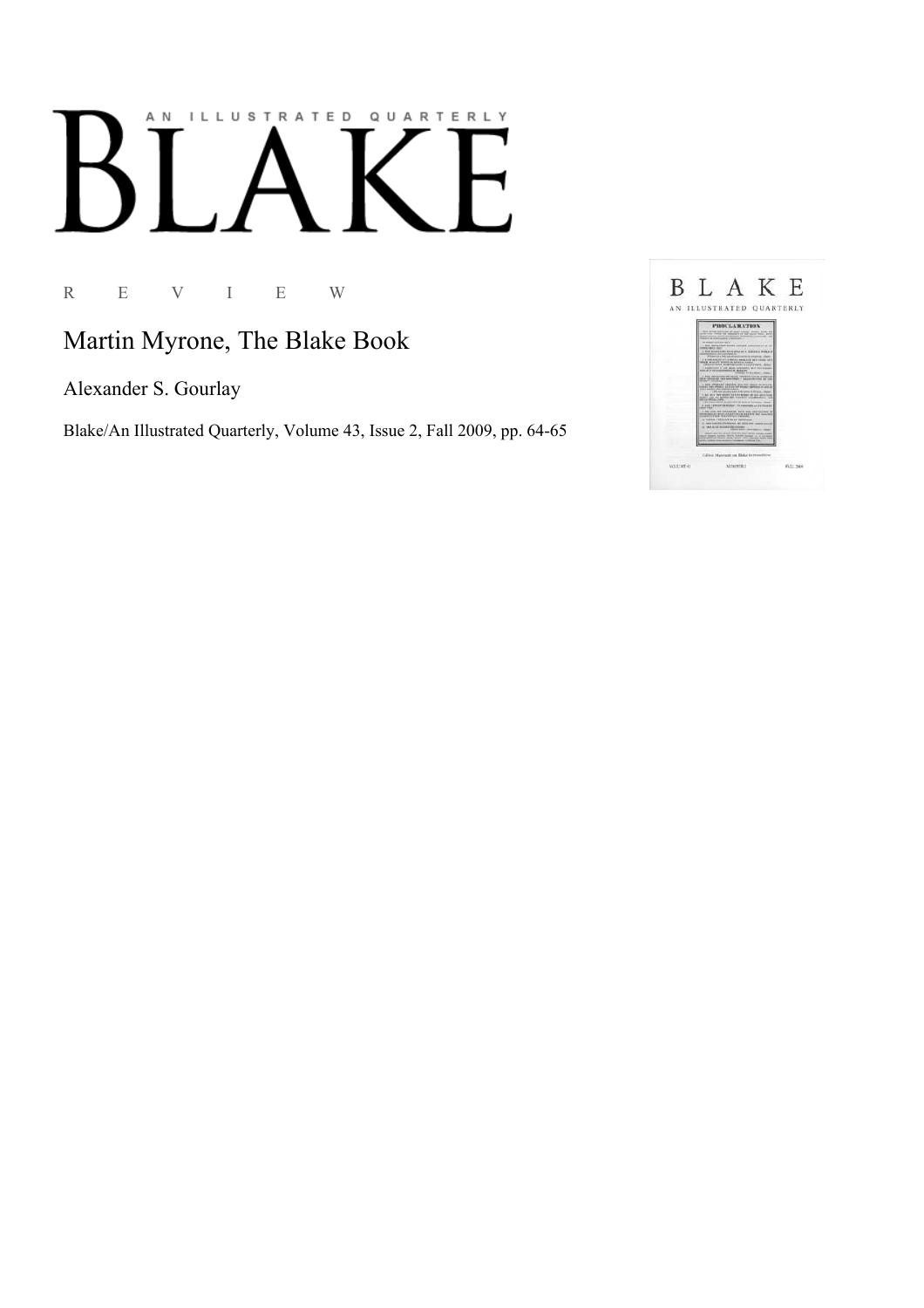rooting man's inhumanity in "the Human Form Divine" rather than an abstract God. But lacking its counterpunch in "The Divine Image" from *Innocence,* the plate loses its qualifying irony as well as additional layers of meaning. I wonder also about the decision to stack the plates from *Europe* one above the other in a double line, a configuration that disrupts the linear sequence of the book. For those French visitors having trouble following the work because it is a difficult narrative and written in English, this presentation will be confusing. Wouldn't one want to adhere as closely as possible to Blake's intended visual order and thus mimic for the viewer the actual experience of reading the book?

Michael Phillips, who co-curated the major Blake exhibitions at Tate Britain and the Metropolitan Museum in 2000- 01, deserves a lot of credit not only for assembling such a stunning array of artwork from so many different institutions and collections, but also for pulling it all together abroad. I suspect the negotiations were laborious and time-consuming. Difficult too must have been the logistics of organizing the details of the exhibition, from laying out the floor-plan to creating bilingual labels and publicity material. My one regret is that more of this energy wasn't expended on the installation and on imagining the overall structure and design of the space, which is rather orthodox, moving us back and forth through a series of rectangular blocks. As we enter the gallery, the initial "confrontation'' consists of three massive Stonehenge-like walls which magnify a portion of a watercolor and wash it in a pastel blue that blurs the represented form of an angel. These walls serve to thwart our entrance rather than inviting us in, and do not clearly enough direct our path. Located on the basement level of the museum, the entire space seems too small and confining, as if Blake's work is once again contained in its volumes rather than being liberated from them. (I imagined figures like Ore and Urizen trying to jump off the walls.) Of course I realize that the fragility of these works on paper, many in watercolor, limits a curator's options, and that they must be displayed under reduced lighting conditions. But one can't help feeling the absence of an opening or vista, a circular passageway up or out as in the watercolor from Blake's Dante series exhibited here, *The Circle of the Lustful* (1824- 27), with its upswelling river of bodies. Blake himself might have wished for a bit more irreverent pizzazz in the overall conception and design. Standard labels and fonts-why not more variety and color? Blocked rectangles and lines-where are the circles and vortexes, the irresistible sweep upwards? Bacon and Cortot at the end-why not Ginsberg, the Doors?

In view of the quantity and quality of the works presented, however, these are small complaints. This is an ambitious show of great scope and power, sure to mobilize an army of new Blake converts on the continent. Even as I was leaving the exhibit something was already brewing. The gallery began to fill with French visitors murmuring excitedly about the works. Unexpectedly, a single guard began shushing them. He shushed three times, each more loudly, but to no avail. The murmurs grew to a buzz and then to a glorious din.

Martin Myrone. *The Blake Book.* London: Tate Publishing, 2007. 224 pp., profusely illus., mostly color. £16.99/\$29.95, paperback.

## Reviewed by Alexander S. Gourlay

M ARTIN Myrone's contribution to the Tate's series of guidebooks, Essential Artists, is a sensitive and impressive introduction to Blake's visual art. The series, which so far includes *The Rothko Book, The Duchamp Book,* and *The Turner Book,* is in hefty quarto paperback format, 10" x 7.5", a size that was more likely chosen for convenient portability than for optimal presentation of artworks. *The Blake Book* is not an academic text and would not suffice as the only textbook in a course focusing on Blake, but the presentation of Blake's art here is at once accessible to any interested person and yet sophisticated, intellectually rigorous, and up to date-it would be an excellent choice as a text to recommend to students or laypersons who want to learn more about Blake and his art on their own, or as adjunctive reading in a course devoted to Blake's writings.

Myrone, who is a curator at Tate Britain, often evinces impatience with and/or skepticism about particular trends in academic Blake scholarship in his commentary, but he has obviously done his homework. Museum professionals sometimes have an advantage over academics in grasping the original historical context of works of visual art, in that they are more likely to know well the other works, rarely displayed now, that constituted the canons and the contexts in which the artists worked. Myrone's take on Blake, informed by extensive reading in primary and secondary sources as well as daily access to both Blake's pictures and little-known works by his contemporaries, is fresh enough to startle a reader who is expecting the usual fare served in guidebooks for the general public; his broad introductory accounts of Blake's contexts are carefully framed and easily understood, his summaries of critical issues are both judicious and just, and his recommendations for further reading are cannily selected.

Although Tate Britain houses the greatest collection of Blake pictures in the world, *The Blake Book* is not unduly Tate-centric, either in its discussion or in its selection of works to reproduce. And although the focus is on visual art, Myrone includes substantial discussion of Blake's illuminated books and other texts, as well as a selection of prose and some poetry, and his grasp of Blake's literary contexts is impressive. The illustrations, over a hundred of which are printed in highresolution color, come from a wide variety of collections around the world. Unfortunately, they are often disappointingly small, and though the color quality is at least good throughout, only a few of them successfully convey the effect that these works have when seen in person. Many of the largest illustrations are heavily cropped full-page "bleeds"